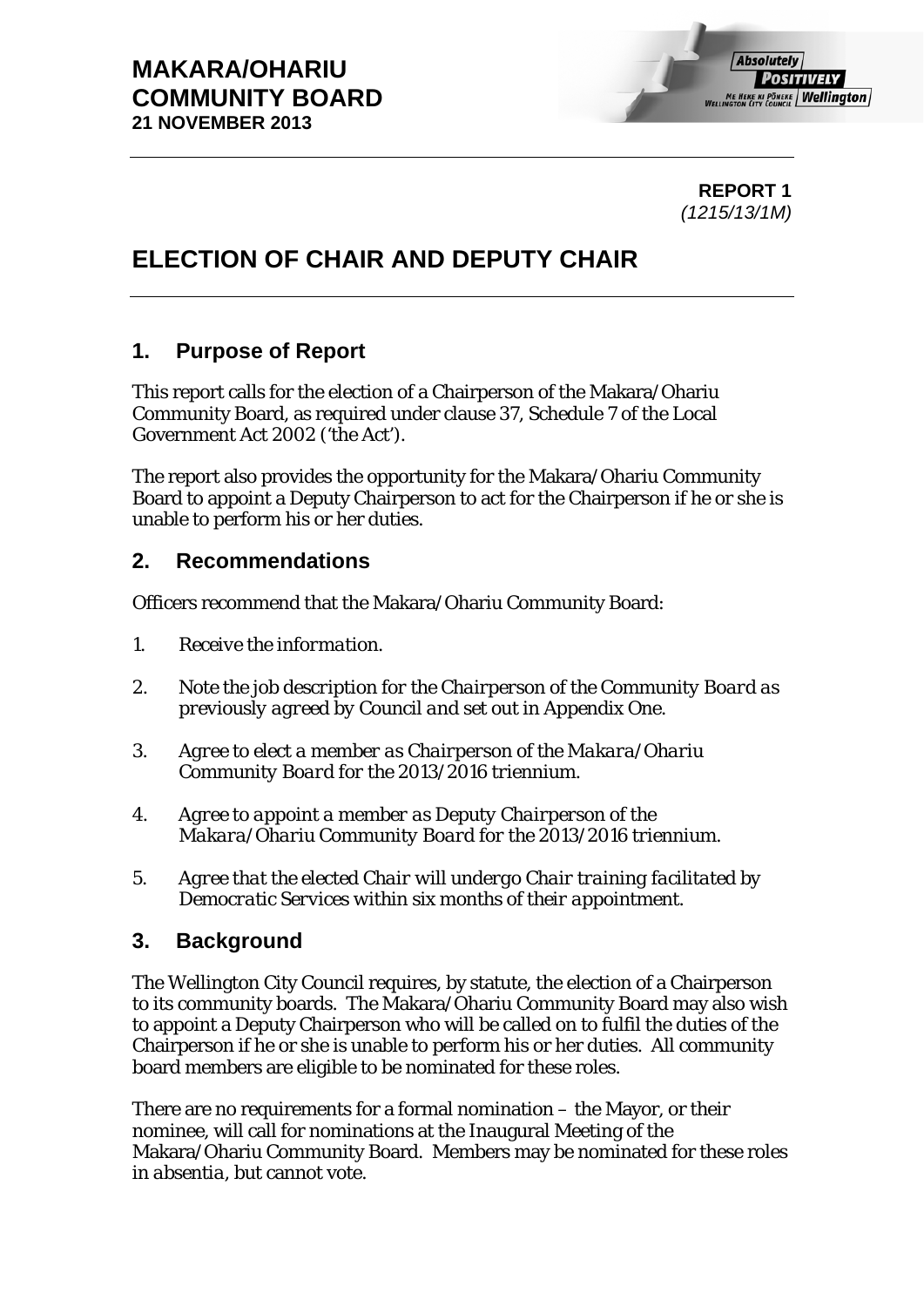Where there are multiple nominations, an election will be required under clause 25, Schedule 7 of the Act. The method of voting used by Wellington City Council is detailed as 'System A' in clause 25(3) of the Act, also called the French Presidential or Open Voting System.

The Act stipulates that 'System A' requires that a person is elected or appointed if he or she receives the votes of a majority of the members of the local authority or committee present and voting; and has the following characteristics:

- (i) there is a first round of voting for all candidates; and
- (ii) if no candidate is successful in that round there is a second round of voting from which the candidate with the fewest votes in the first round is excluded; and
- (iii) if no candidate is successful in the second round there is a third, and if necessary subsequent, round of voting from which, each time, the candidate with the fewest votes in the previous round is excluded; and
- (iv) in any round of voting, if 2 or more candidates tie for the lowest number of votes, the person excluded from the next round is resolved by lot.

The term of office for the Chairperson and, if appointed, the Deputy Chairperson of the Makara/Ohariu Community Board shall be for the duration of the 2013/2016 triennium. However, a member may terminate (or have terminated) their office by:

- Resigning as Chairperson or Deputy Chairperson.
- A majority decision of the Community Board.
- A resolution of the Community Board.
- Being no longer eligible to hold office.

## **4. The Role of Chairperson**

The Chairperson of the Makara/Ohariu Community Board is responsible for ensuring that the decisions of the Board are consistent with the powers delegated to it by Wellington City Council. The Chairperson is responsible for ensuring that the conduct of business is carried out in an orderly way and in accordance with Standing Orders, and any other statute that may apply from time-to-time. The Chairperson is responsible for reviewing the business included in the agendas to ensure that matters that ought to be considered are included.

The Chairperson may be called on to act as an official spokesperson for the Makara/Ohariu Community Board on issues within its terms of reference and area of activity.

A complete role description for the Chairperson of the Makara/Ohariu Community Board is attached as appendix one to this report.

It is recommended that once elected the Chair undertake Chairs training and mentoring at the start of the triennium to be conducted by an independent training provider, facilitated by Democratic Services.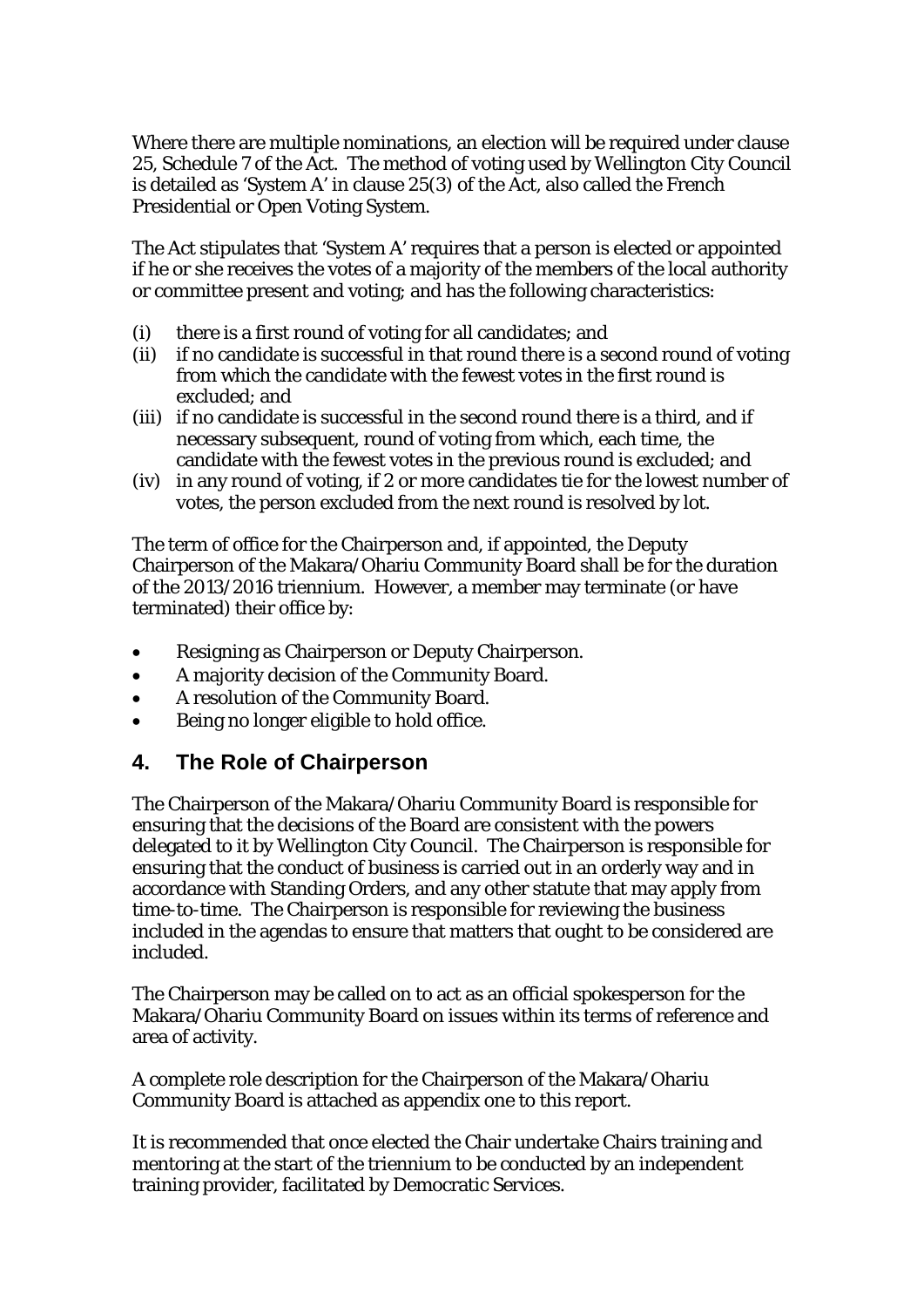# **5. The Role of Deputy Chairperson**

If the Chairperson is absent or incapacitated, the Deputy Chairperson must perform all of the responsibilities and duties, and exercise any powers, of the Chairperson:

- with the consent of the Chairperson at any time during the temporary absence of the Chairperson;
- without that consent, at any time while the Chairperson is prevented by illness or some other cause from performing the responsibilities and duties, or exercising the powers, of his or her role;
- while there is a vacancy for the role of Chairperson.

In the absence of proof to the contrary, a Deputy Chairperson acting as Chairperson is presumed to have the authority to do so.

A Deputy Chairperson continues to hold his or her position so long as he or she continues to be a member of the Community Board or until the election of his or her successor, or until the close of the 2013/2016 triennium.

## **6. Conclusion**

In accordance with voting procedures the Makara/Ohariu Community Board is called on to elect members to the position of Chairperson and, if it chooses to do so, to appoint a Deputy Chairperson.

Contact Officer: *Anusha Guler – Manager, Democratic Services*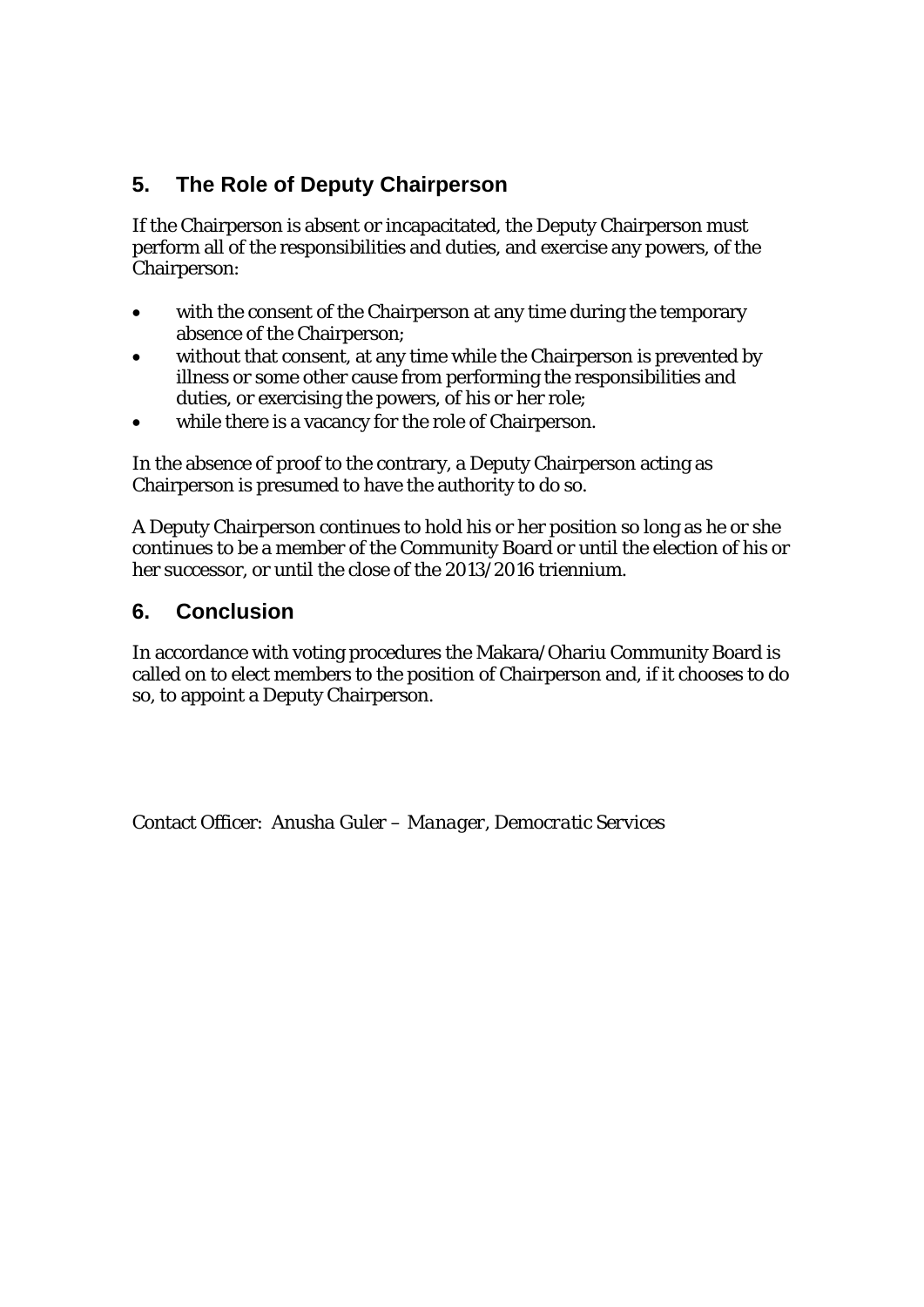# **Supporting Information**

**1) Strategic Fit / Strategic Outcome** 

*This project supports Outcome 1.1 Governance, information and engagement "We want to involve people and maintain their confidence in our decision-making"* 

**2) LTP/Annual Plan reference and long term financial impact**  *This project relates to C534: Elections, Governance and Democratic Process.* 

**3) Treaty of Waitangi considerations**  *There are no particular Treaty of Waitangi considerations.* 

**4) Decision-Making**  *This report establishes a process for the election of Chair and Deputy Chair of the Makara/Ohariu Community Board.* 

## **5) Consultation a) General Consultation**

*Council Officers will not be undertaking consultation in relation to this report.* 

**b) Consultation with Maori** 

*Not applicable.*

## **6) Legal Implications**

*This report is consistent with the provisions of the Local Government Act 2002.* 

**7) Consistency with existing policy**  *This report is consistent with existing policy.*